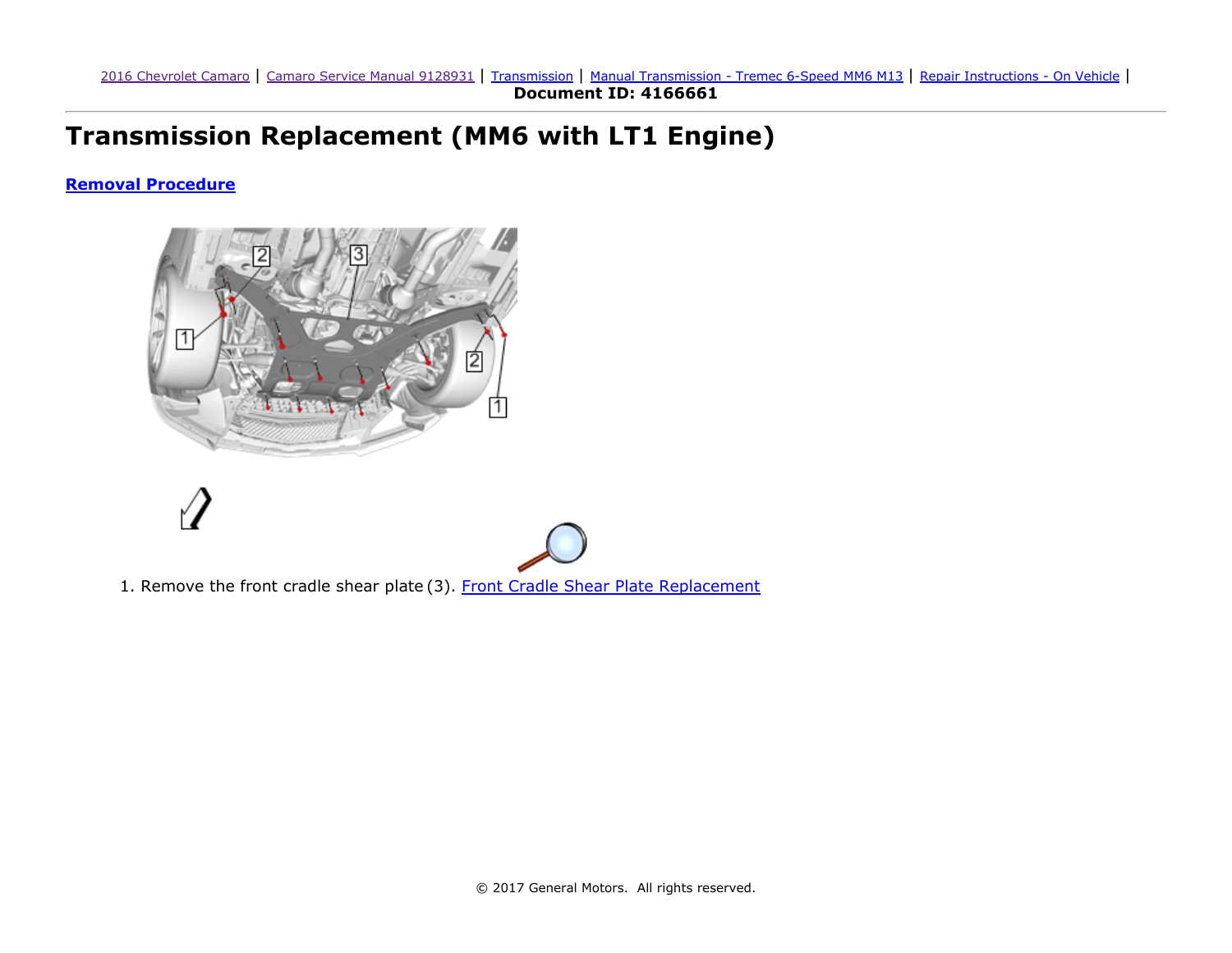

- 2. Remove the catalytic converter brace bracket. Catalytic Converter Brace Bracket [Replacement](https://gsi.ext.gm.com/gsi/cellHandler.do?cellId=264367&refDoc=4166661&from=sm)
- 3. Support the transmission using a suitable transmission jack.
- 4. Disconnect the shift control assembly from the transmission. Shift Control Assembly [Replacement](https://gsi.ext.gm.com/gsi/cellHandler.do?cellId=54063&refDoc=4166661&from=sm)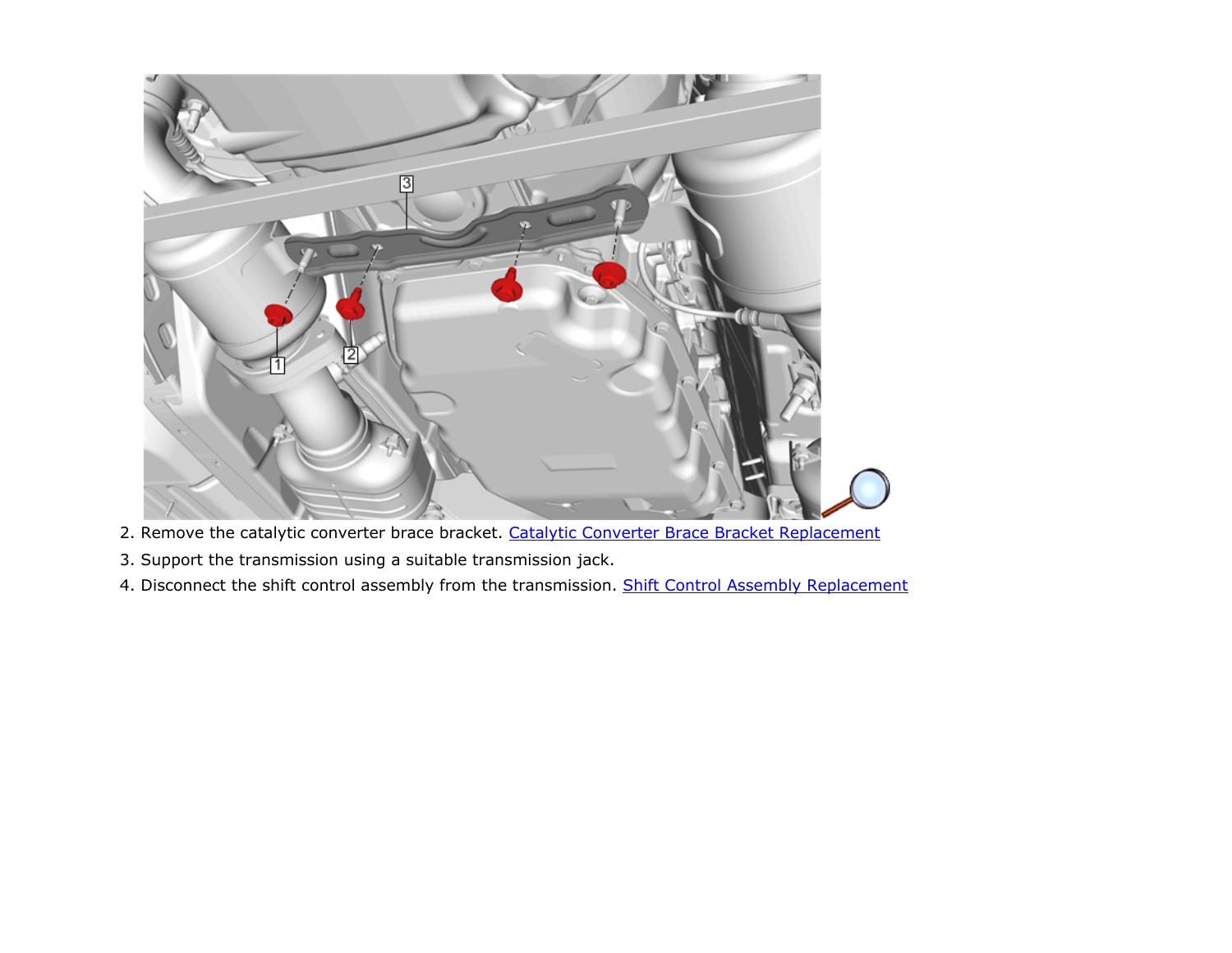

- 5. Disconnect the following electrical connectors:
	- Shift Fork Position Sensor (1)
	- Vehicle Speed Sensor (2)
- 6. Disconnect the wiring harness clips (3) from the transmission.

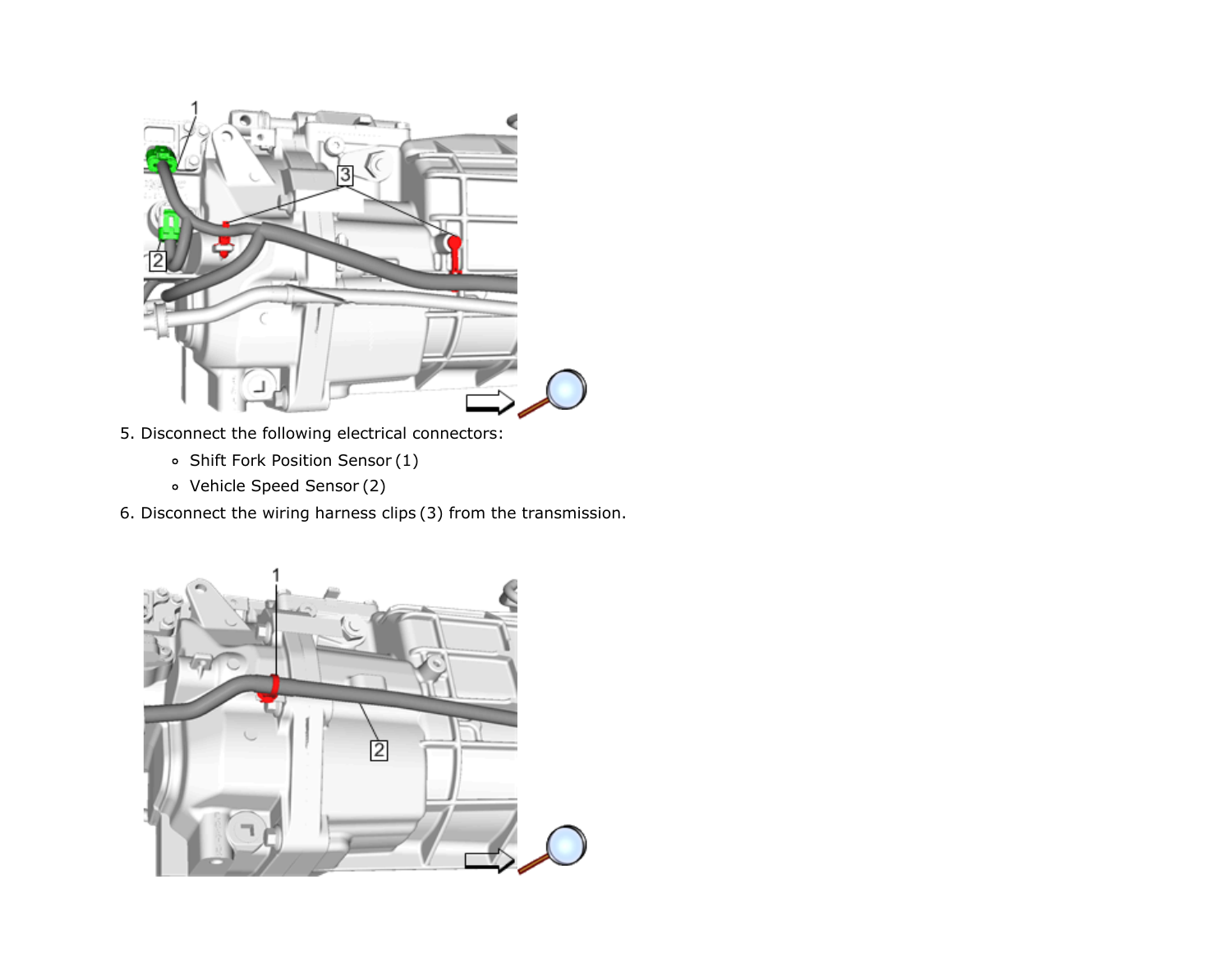7. Disconnect the oil cooler line clip (1) from the transmission.



- 8. Disconnect the following electrical connectors:
	- Oxygen Sensor (1)
	- Fluid Temperature Sensor (2)
	- Skip Shift Solenoid (3)
	- Reverse Lockout Solenoid (4)
- 9. Disconnect the wiring harness clips (5) from the transmission.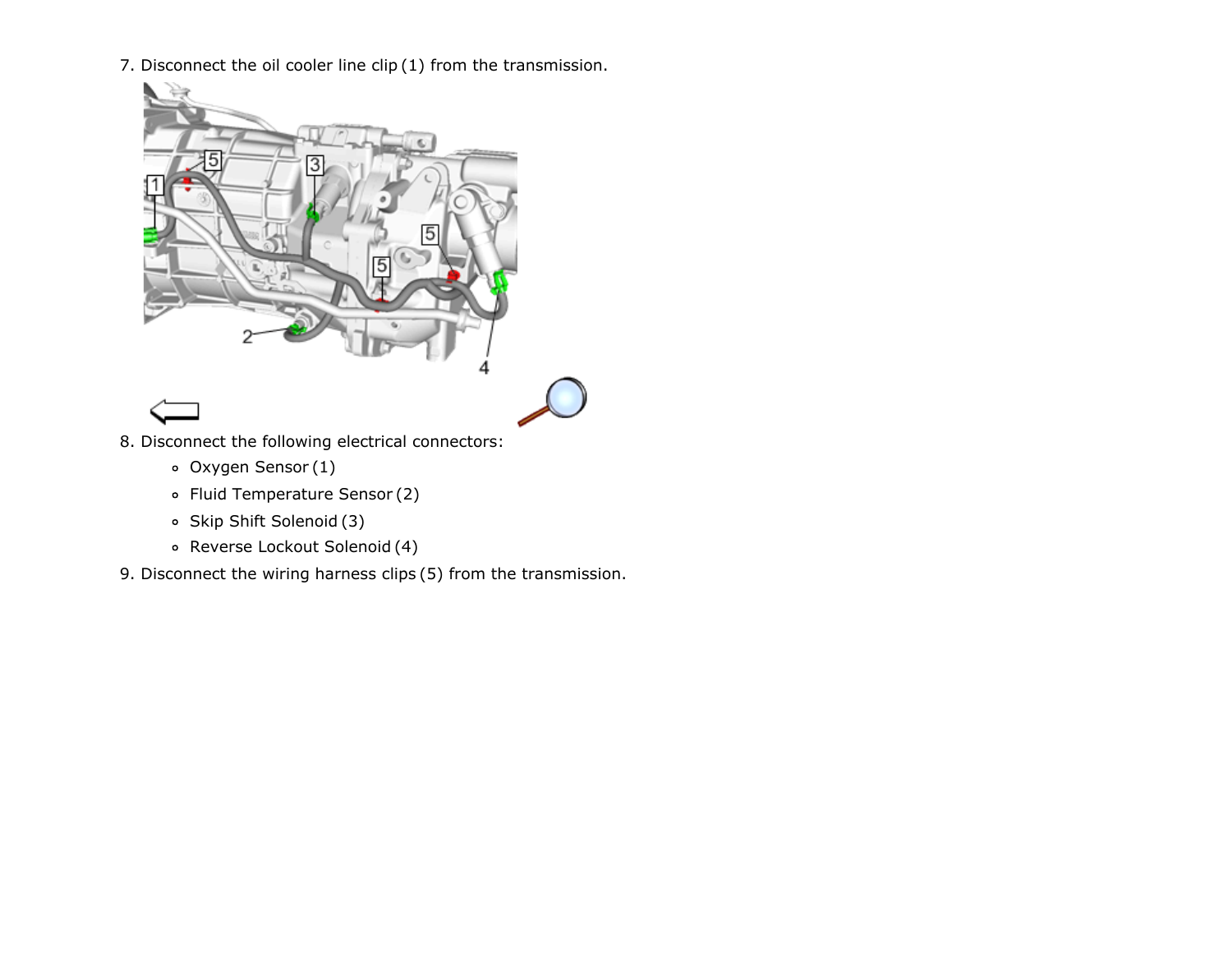

- 10. Remove the retaining clip (1).
- 11. Disconnect the cooler pipe retainer (2).

Note: Plug or cap all open transmission fluid cooler pipe connections.

12. Disconnect the cooler pipe (3) from the transmission.



13. Remove the retaining clip (1).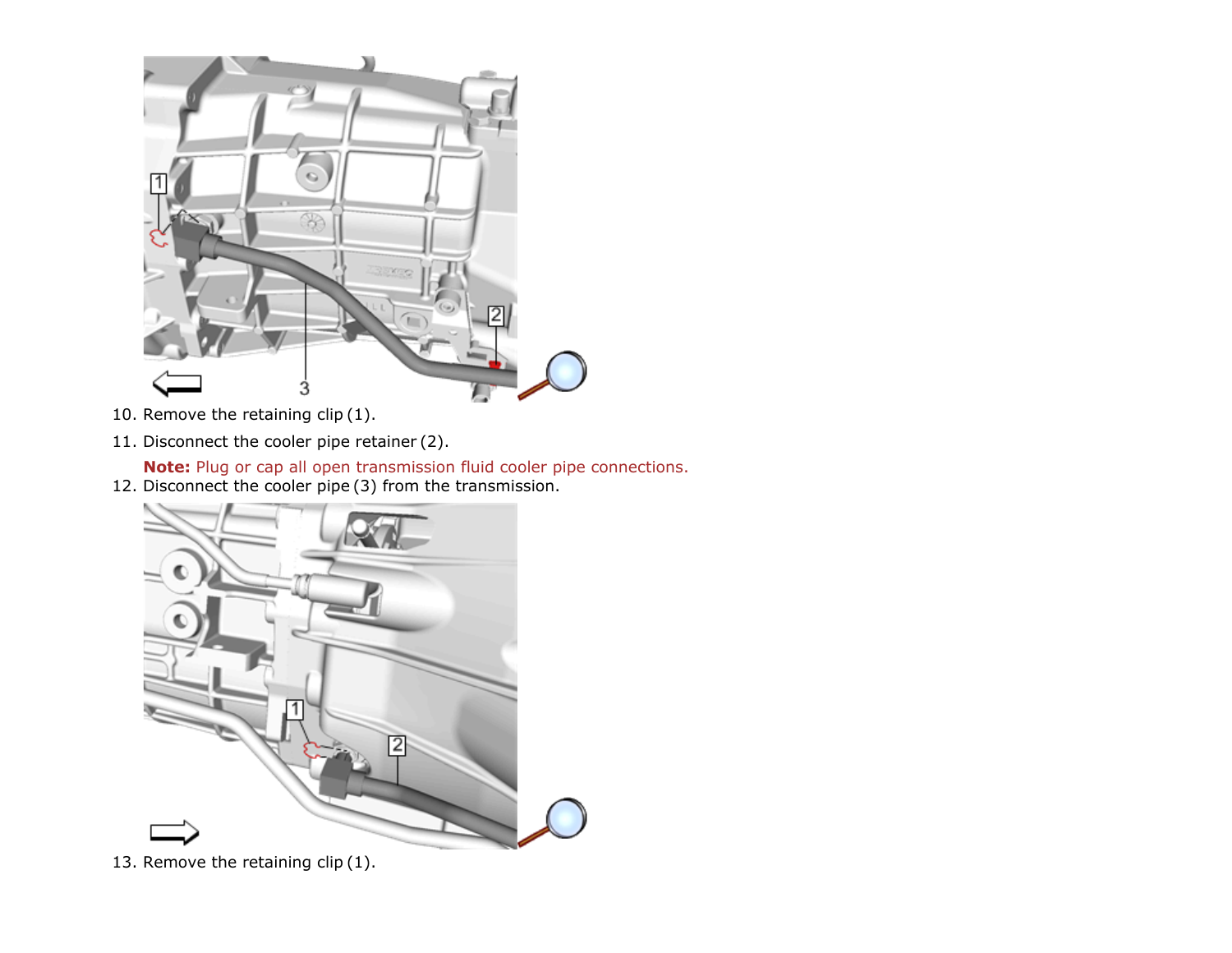14. Disconnect the cooler pipe (2) from the transmission.



- 15. Remove the hydraulic clutch hose/pipe (1) retaining clip from the clutch slave cylinder.
- 16. Disconnect the hydraulic clutch hose/pipe (2) from the clutch slave cylinder. Plug the lower hose end.



17. Remove the lower transmission clutch housing to engine fasteners (1, 2).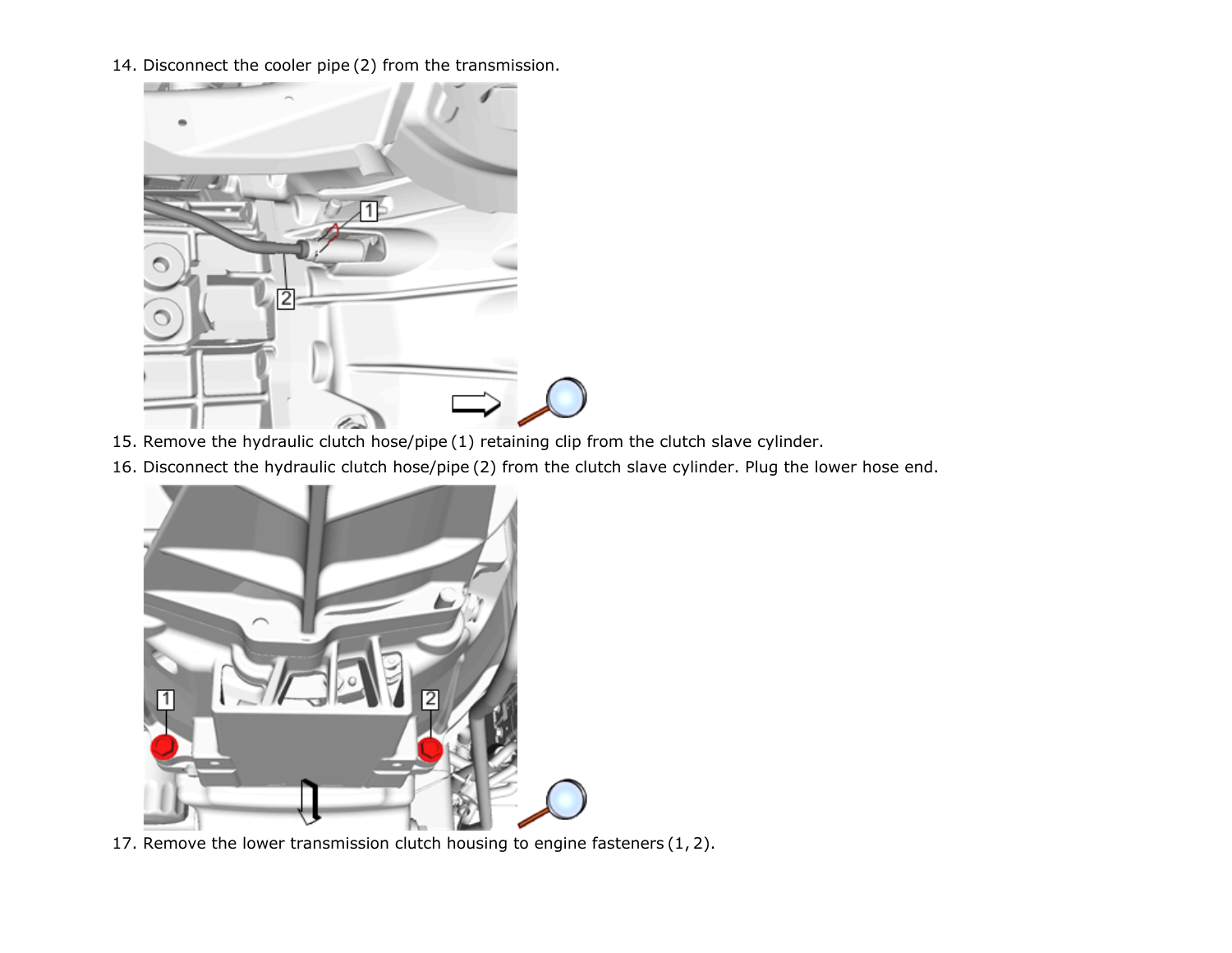

18. Remove the left side transmission clutch housing to engine fasteners (1, 2).



19. Remove the right side lower transmission clutch housing to engine fastener (1).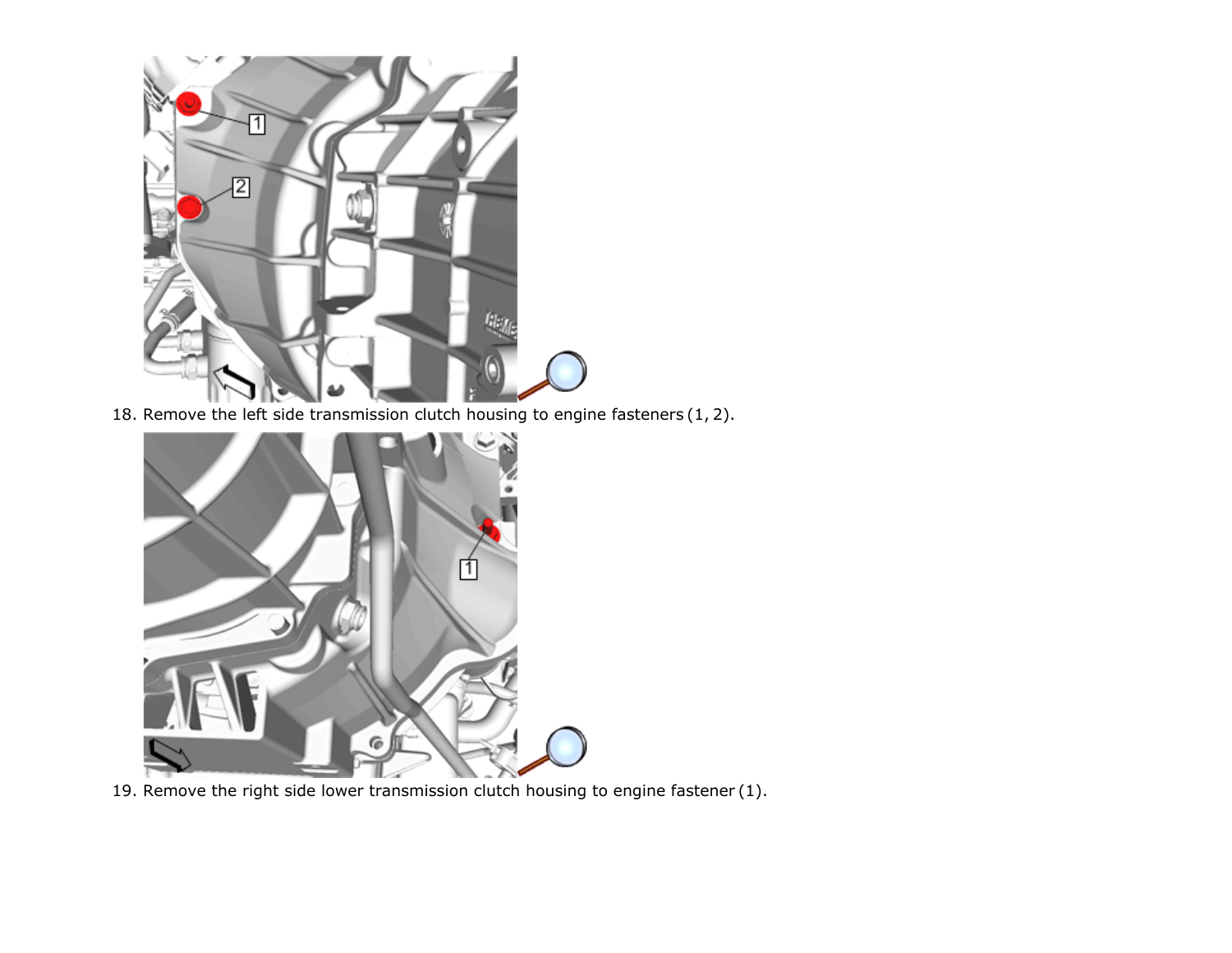

Note: Securely support the drivetrain and front suspension cradle with an adjustable jack.

20. Loosen the front cradle bolts (1) one turn, remove the rear cradle bolts (3) completely, loosen the middle cradle bolts (2) enough to allow the rear of the cradle support to tilt down with the jack approximately 25 mm (1 in) (a).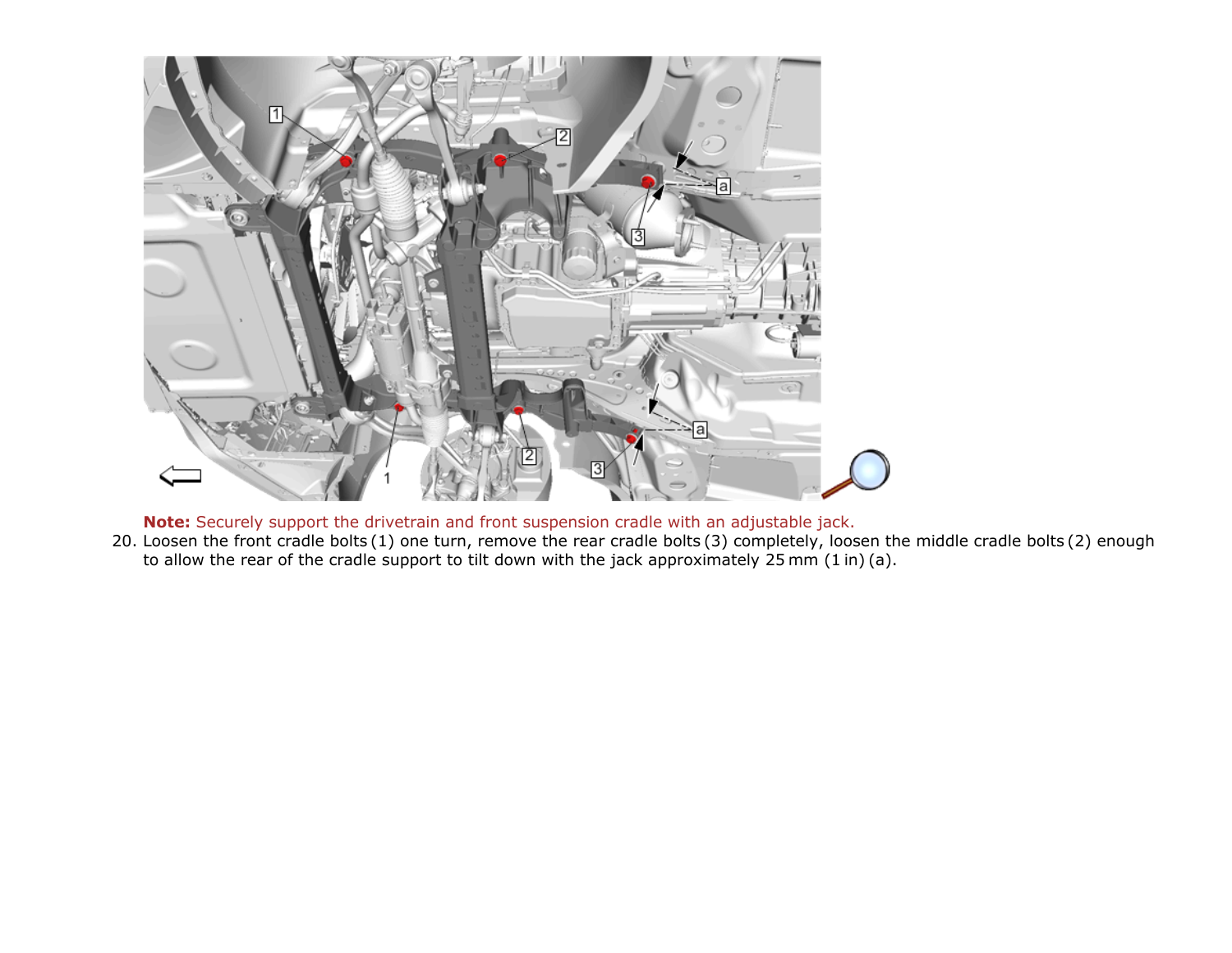

21. Remove the three upper transmission clutch housing to engine fasteners (1, 2, 3).

Note: Do not leave the engine tilted on its mounts for an extended amount of time.

- 22. Remove the transmission from the vehicle. To clear the body structure, the front of the engine can be pushed up to tilt the engine and transmission.
- 23. Flush and flow test the transmission oil cooler and lines. [Transmission](https://gsi.ext.gm.com/gsi/cellHandler.do?cellId=225368&refDoc=4166661&from=sm) Fluid Cooler Flushing and Flow Test
- 24. Transfer components as necessary.

## <span id="page-8-0"></span>[Installation](#page-8-0) Procedure

Warning: Use care when cleaning the clutch hub. The clutch hub may have sharp edges and can cause personal injury if contact is made. Wear protective gloves to avoid personal injury.

1. Clean the clutch hub and the input shaft from any debris and contaminates with a lint-free towel.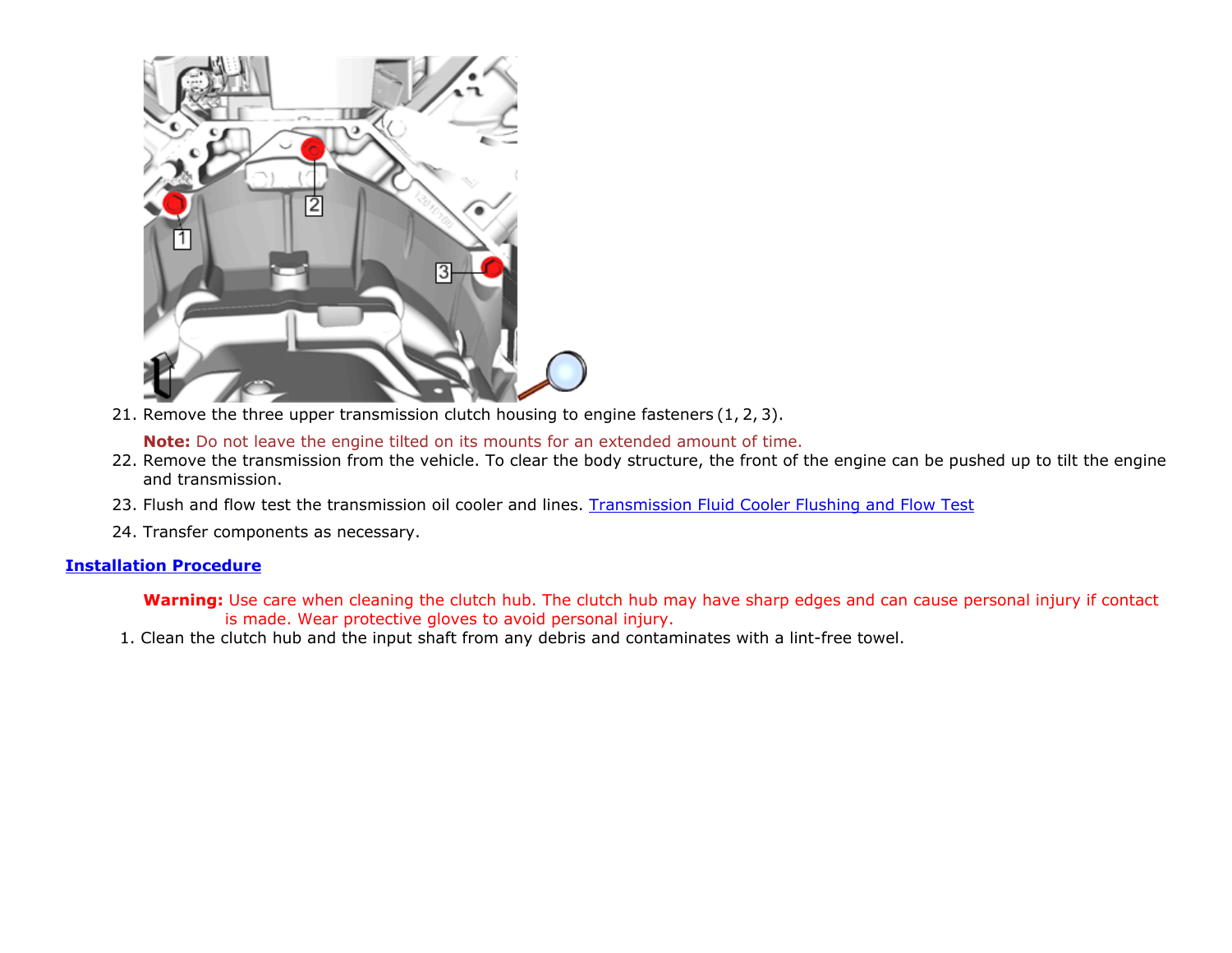

- Caution: Applying too much or the wrong type of grease on the transmission input shaft may cause damage, clutch slippage or failure. Always apply the correct type of grease. Never apply more grease than is necessary to coat the transmission input shaft with a very thin film of grease.
- 2. Use a clean flat brush (1) to apply very light coating of multi-purpose grease to input shaft until the metal is only shiny . No visible clumps of grease are permissible regardless of size.

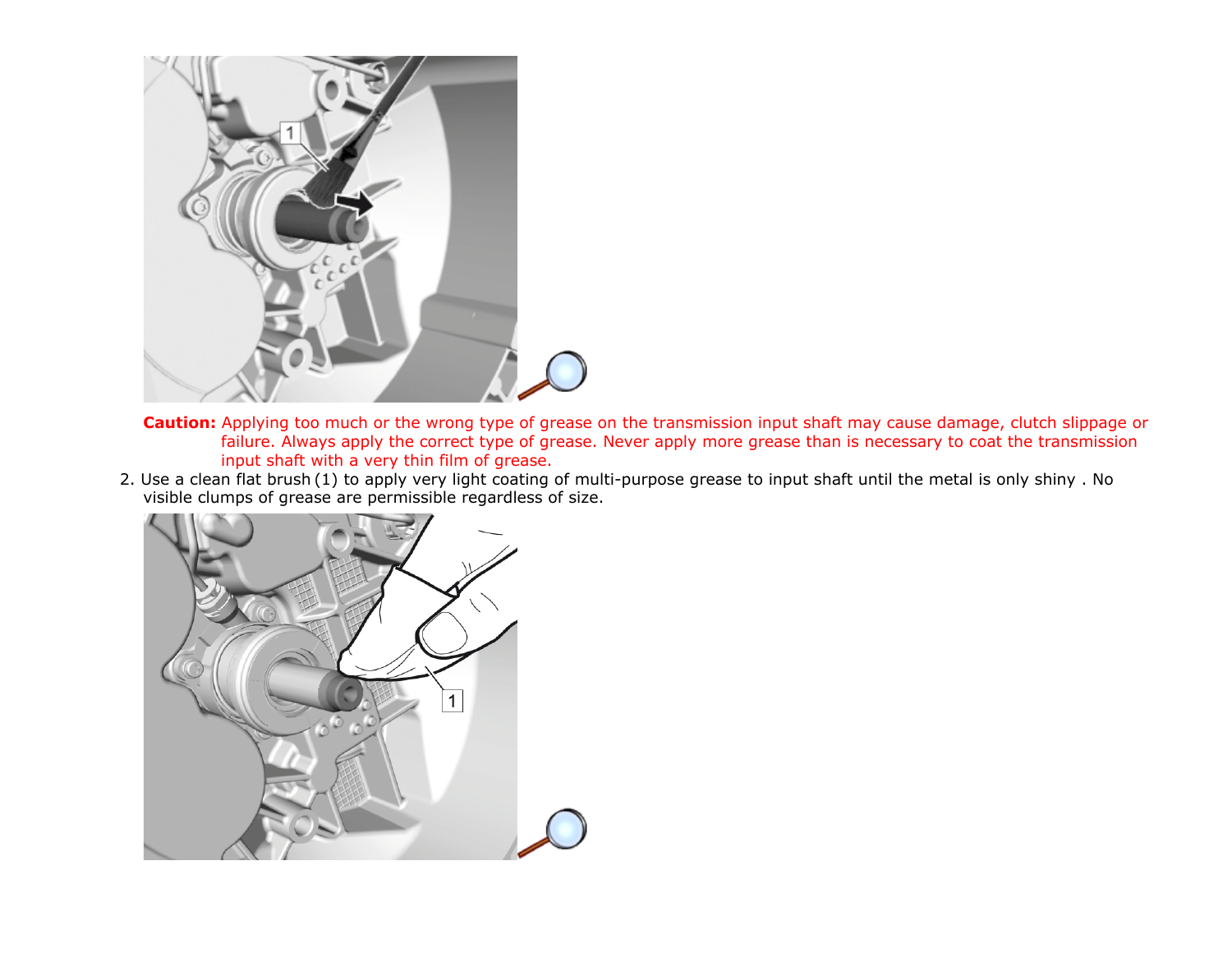- Caution: Ensure that no grease remains on the lead surface of the transmission input shaft. Clean the lead surface of the transmission input shaft prior to the assembly of the transmission to the engine. Failure to maintain a clean surface may cause clutch slippage or failure.
- 3. Clean the entire lead surface of the input shaft with a NEW, lint-free towel (1).
- 4. Position the transmission to the engine.



**Caution: Refer to [Fastener](https://gsi.ext.gm.com/gsi/cellHandler.do?cellId=178169&refDoc=4166661&from=sm) Caution.** 

5. Install the three upper transmission clutch housing to engine fasteners (1, 2, 3) and tighten to 50N $m$  (37 lb ft).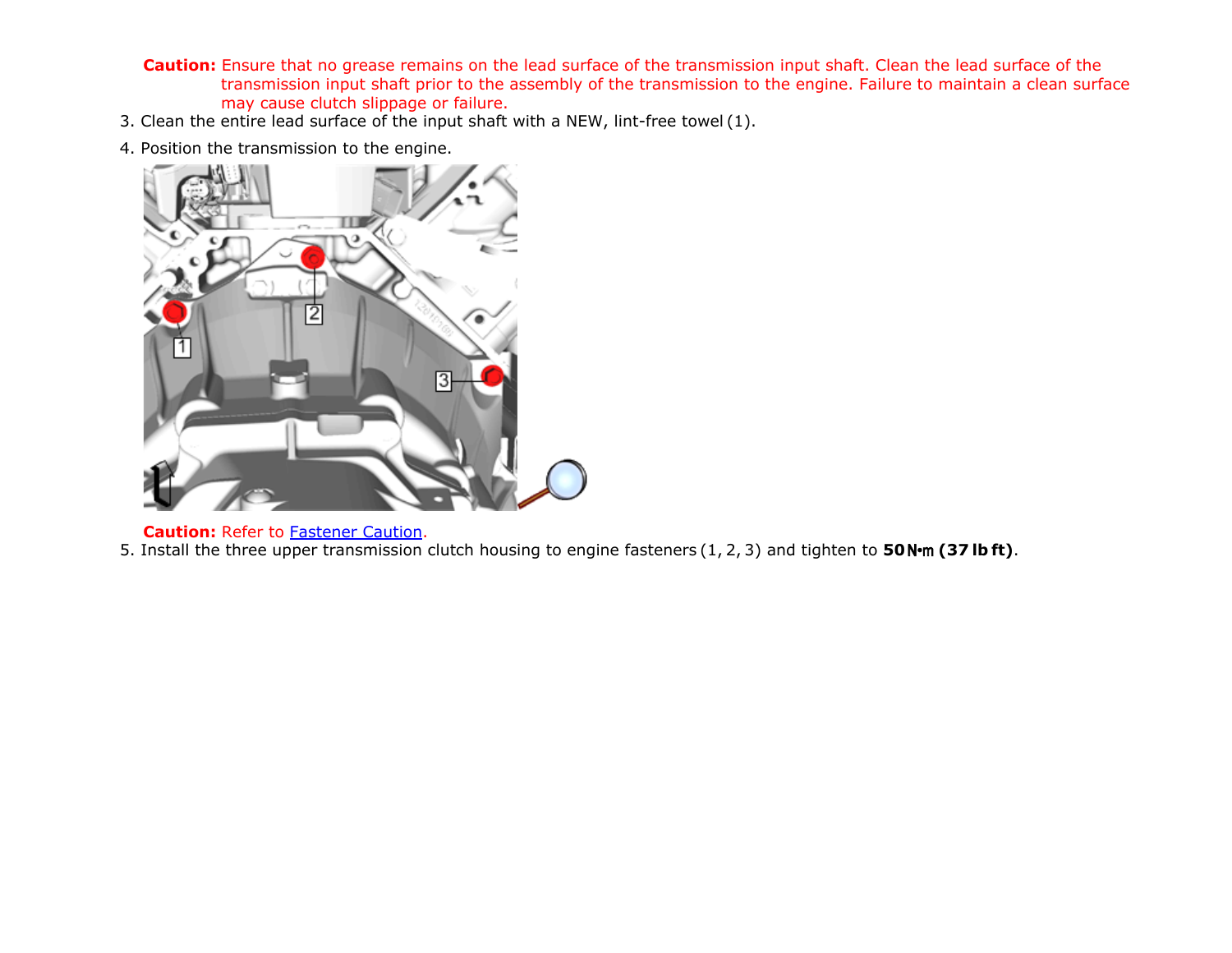

6. Install the right lower transmission clutch housing to engine fastener (1) and tighten to 50N $\cdot$ m (37 lb ft).



7. Install the lower transmission clutch housing to engine fasteners  $(1, 2)$  and tighten to 50N·m (37 lb ft).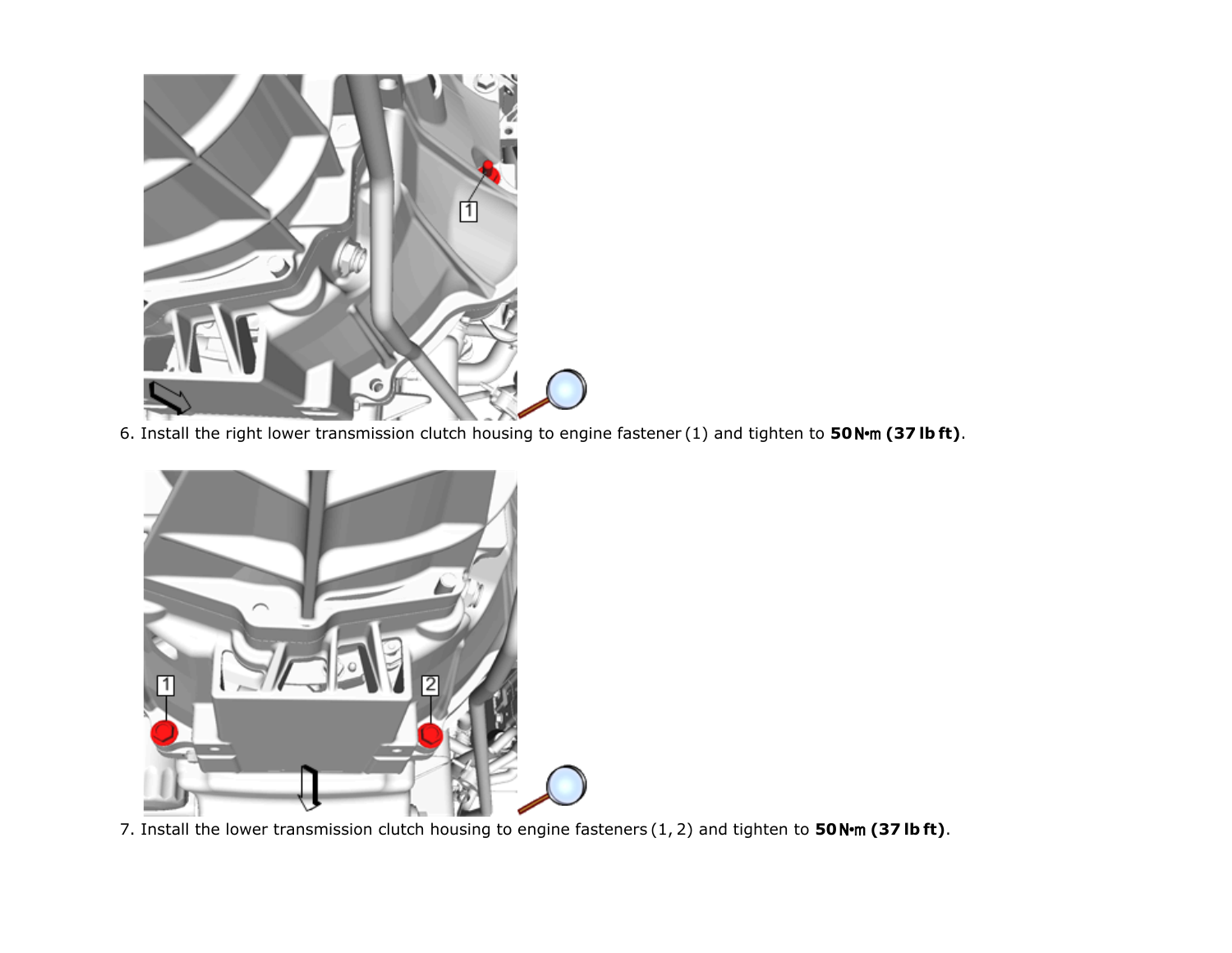

- 8. Install the left side transmission clutch housing to engine fasteners  $(1, 2)$  and tighten to 50N·m (37 lb ft).
- 9. Connect the shift control assembly to the transmission. Shift Control Assembly [Replacement](https://gsi.ext.gm.com/gsi/cellHandler.do?cellId=54063&refDoc=4166661&from=sm)
- 10. Tilt engine and transmission up and tighten all cradle bolts. Refer to Drivetrain and Front Suspension Cradle [Replacement.](https://gsi.ext.gm.com/gsi/cellHandler.do?cellId=257460&refDoc=4166661&from=sm)
- 11. Install the transmission mount. Refer to **[Transmission](https://gsi.ext.gm.com/gsi/cellHandler.do?cellId=131524&refDoc=4166661&from=sm) Rear Mount Replacement**.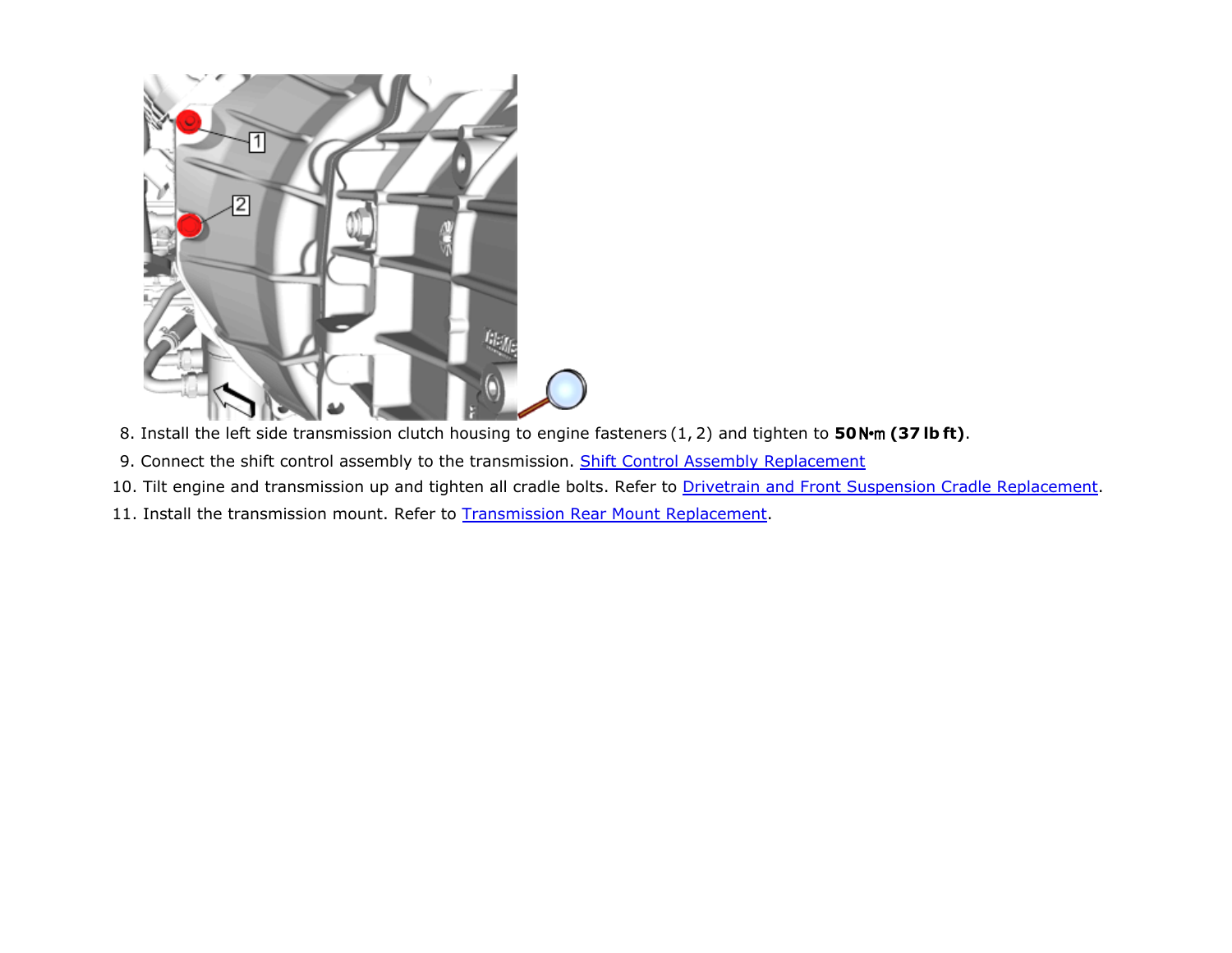

- 12. Connect the lower slave cylinder hose (2) to the slave cylinder.
- 13. Install the hydraulic clutch hose/pipe retaining clip (1) to the clutch slave cylinder.



- 14. Connect the following electrical connectors:
	- Shift Fork Position Sensor (1)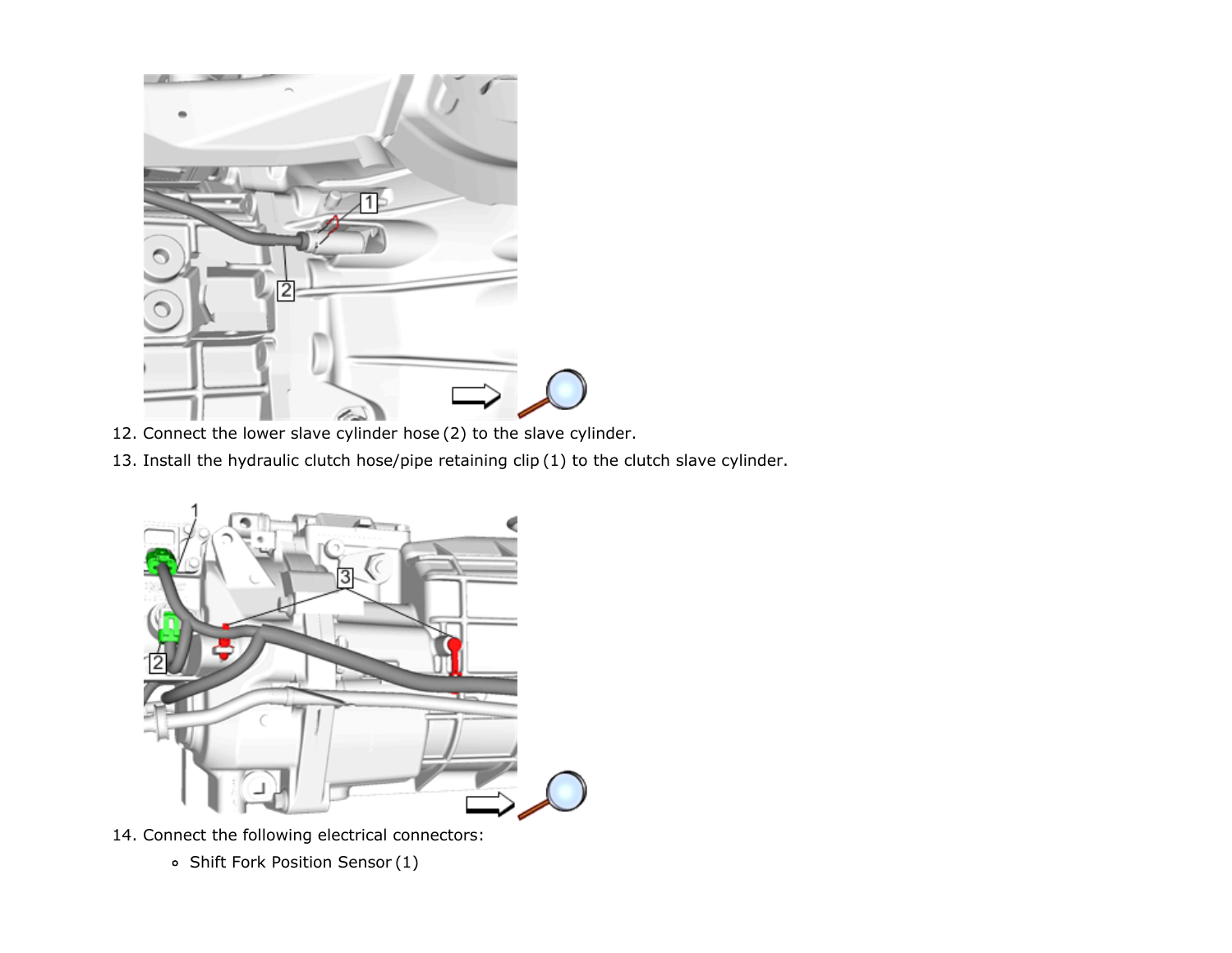- Vehicle Speed Sensor (2)
- 15. Connect the wiring harness clips (3) to the transmission.



16. Connect the oil cooler line clip (1) to the transmission.



17. Connect the following electrical connectors:

Oxygen Sensor (1)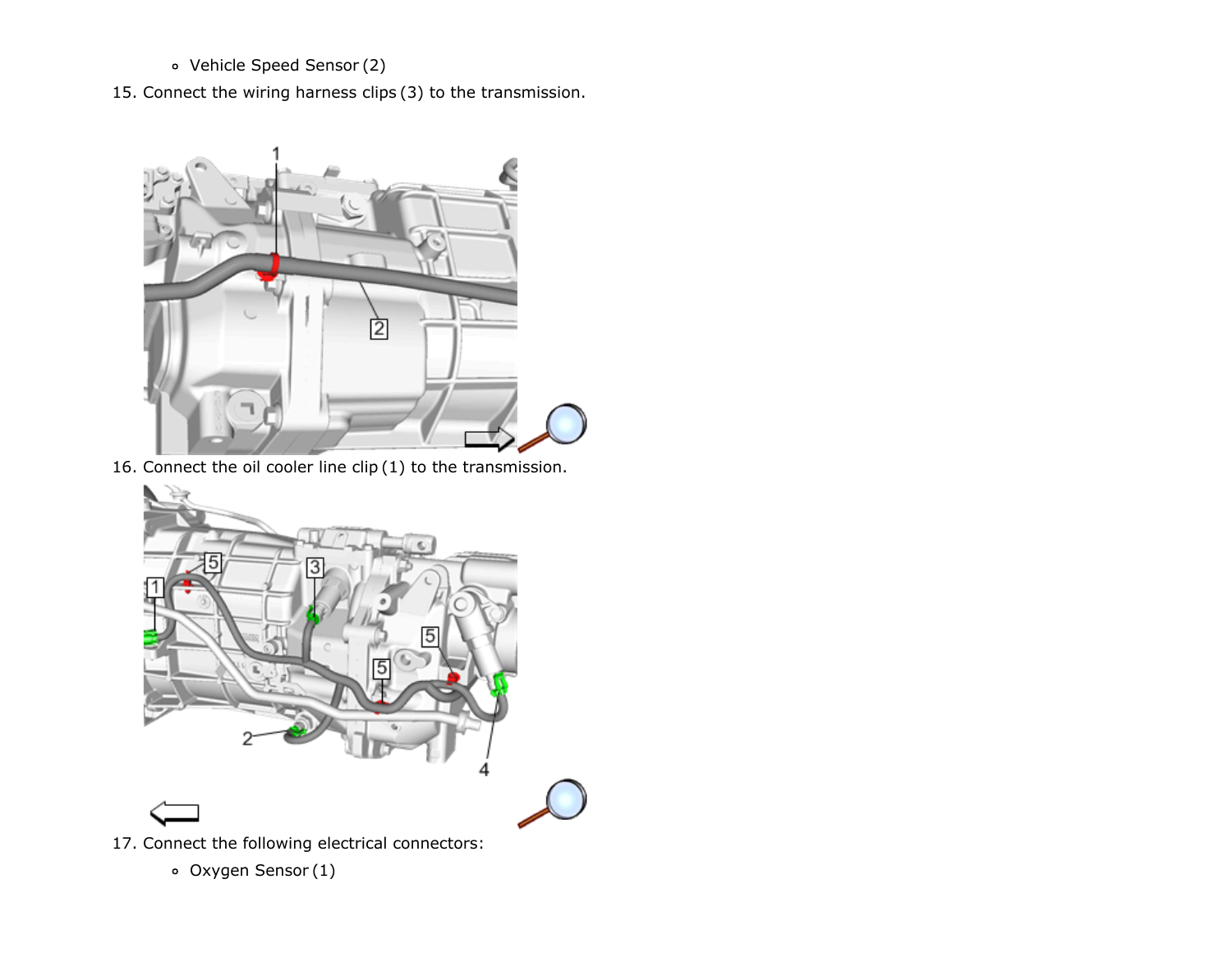- Fluid Temperature Sensor (2)
- Skip Shift Solenoid (3)
- Reverse Lockout Solenoid (4)



- 18. Connect the cooler pipe retainer (2).
- 19. Connect the cooler pipe (3) to the transmission.
- 20. Install the retaining clip (1).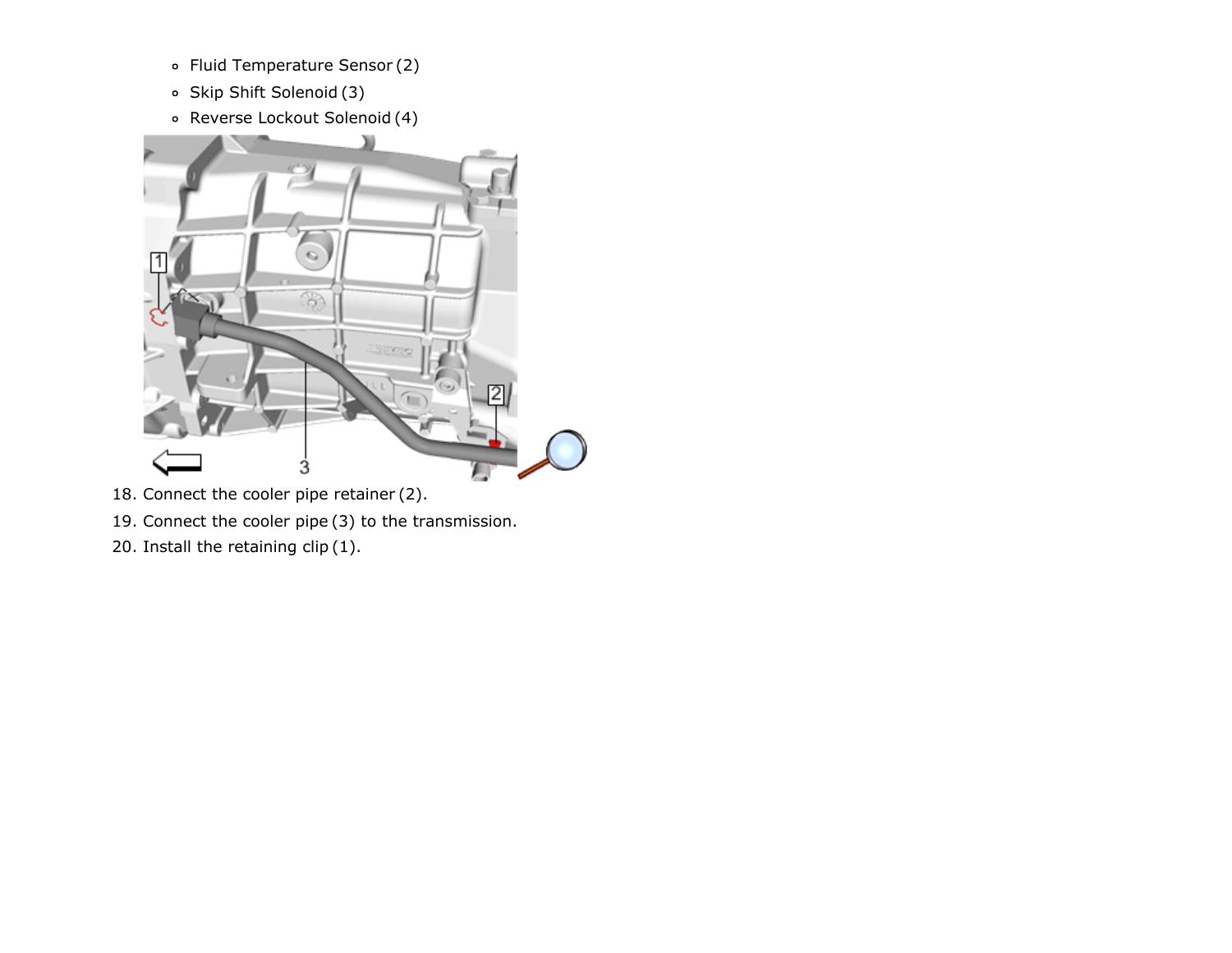

- 21. Connect the cooler pipe (2) to the transmission.
- 22. Install the retaining clip (1).
- 23. Bleed to hydraulic clutch system. Refer to **[Hydraulic](https://gsi.ext.gm.com/gsi/cellHandler.do?cellId=10489&refDoc=4166661&from=sm) Clutch System Bleeding**.
- 24. Check the transmission fluid and fill as necessary. Refer to **[Transmission](https://gsi.ext.gm.com/gsi/cellHandler.do?cellId=54062&refDoc=4166661&from=sm) Fluid Level Inspection**.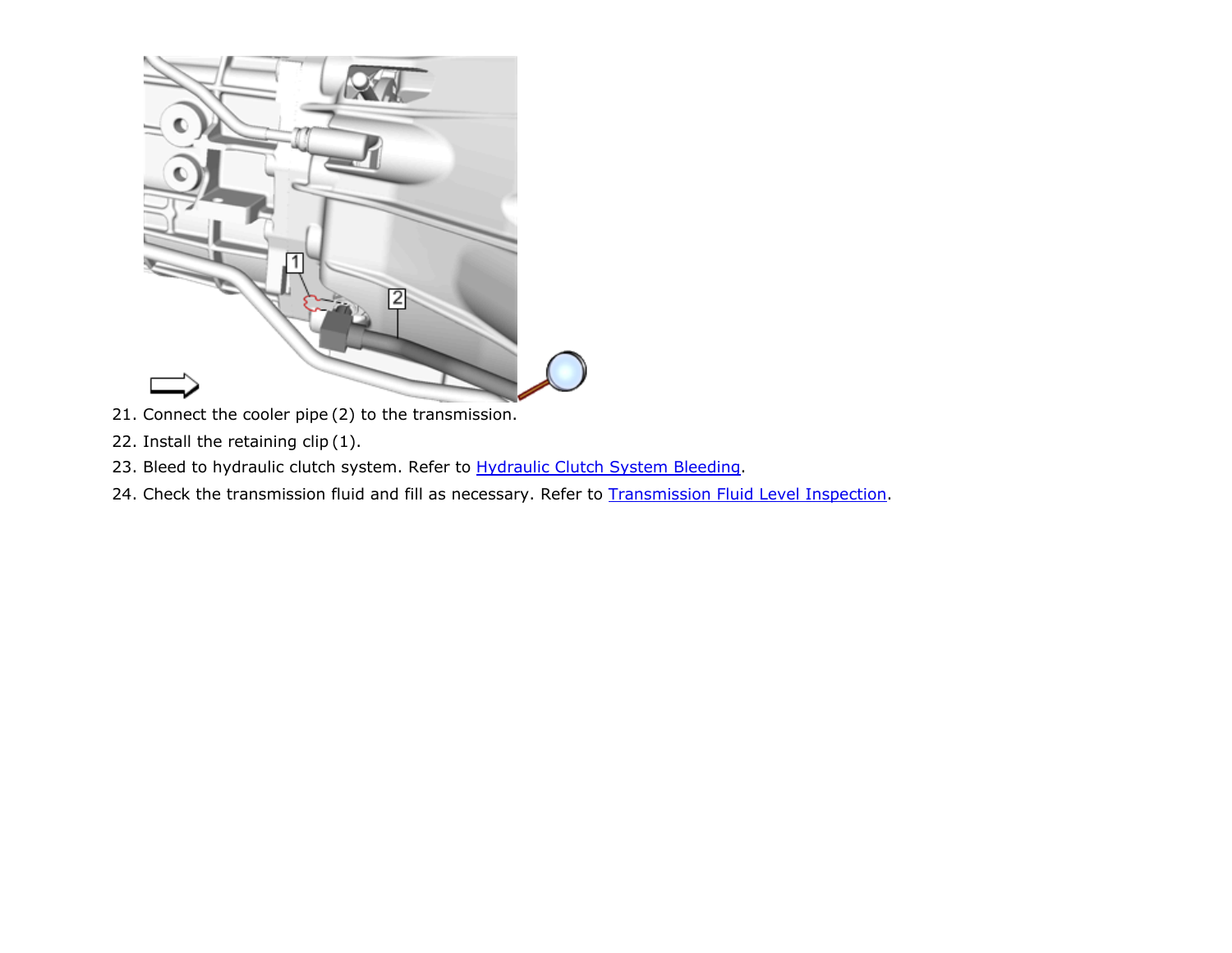

25. Install the catalytic converter brace bracket. Catalytic Converter Brace Bracket [Replacement](https://gsi.ext.gm.com/gsi/cellHandler.do?cellId=264367&refDoc=4166661&from=sm)